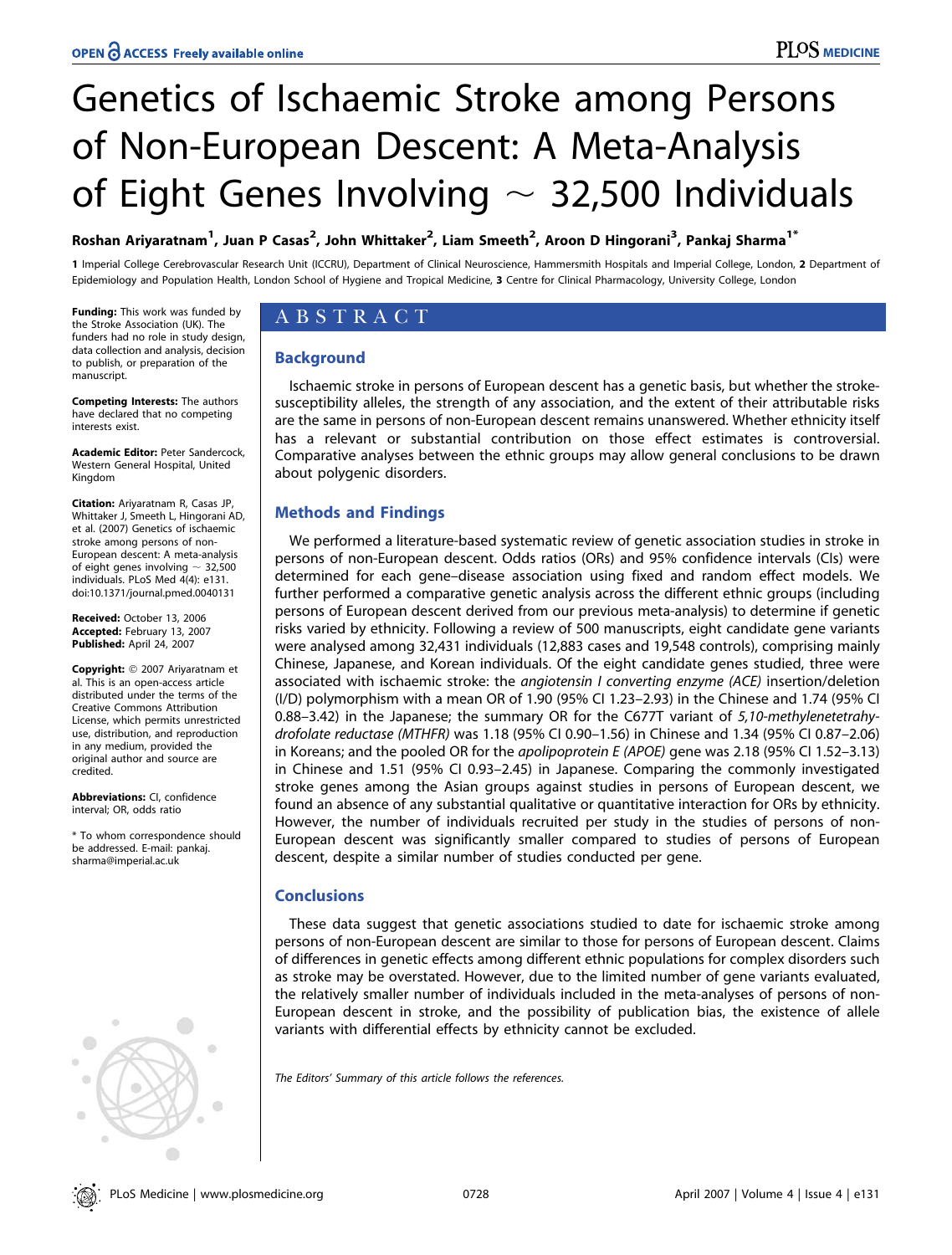#### Introduction

The incidence and standardised mortality ratios for stroke are known to vary between different ethnic groups [1], which might reflect genetic or nongenetic differences. Sporadic ischaemic stroke in persons of European descent has a multifactorial aetiology [2–6], with evidence for a genetic basis [7–9].

However, whether stroke susceptibility alleles, their genetic effect sizes, or attributable risks are qualitatively (similarity of gene variants) or quantitatively (size of effects of such variants) homogenous across groups of differing ancestry [10] remains controversial [11].

We performed a systematic review of genetic association studies of sporadic ischaemic stroke in persons of non-European descent and compared the findings to a prior overview we conducted among persons of European descent [10], which allowed us to address both qualitatively and quantitatively the effect of ethnicity on ischaemic stroke, often regarded as a paradigm of the common multifactorial, polygenic disorders. This is, to our knowledge, the largest genetic meta-analysis conducted in persons of non-European descent for any disease.

#### Methods

#### Database Search

Electronic databases (Medline, http://www.ncbi.nlm.nih.gov/ entrez/query.fcgi?DB=pubmed; EMBASE, http://www.embase. com; Google Scholar, http://scholar.google.com; and Yahoo, http://www.yahoo.com) were searched up to and including January 2005 for all genetic-association studies evaluating any candidate gene in stroke in persons of non-European descent. The medical subject headings, terms, and text words used for the search were: cerebrovascular disease, stroke, brain infarction, and cerebrovascular disorder, in combination with polymorphism, genotype, gene, allele, or mutation. The search results were limited to humans and all languages were included. The references of all the computer-identified publications were searched for any additional studies, and the related articles option (a feature available on Medline) was used to search for any further possible related articles. Another search to identify all previous genetic meta-analyses in stroke was also performed.

Studies were selected if they were conducted in persons of non-European descent, had neuroimaging (magnetic resonance imaging or computer tomography) confirmation of an ischaemic stroke diagnosis, and were analysed as a dichotomous trait. Studies were excluded if: (i) patients were under 18 years of age; (ii) they evaluated quantitative or intermediate phenotypes exclusively; or (iii) genotype frequency was not reported, in which case authors were contacted for this information where possible. For duplicate publications the smaller dataset was discarded.

#### Statistical Analyses

Data were analysed using software for preparing and maintaining Cochrane reviews (Review Manager version 4.2.8, Cochrane Collaboration, http://www.cc-ims.net/ RevMan) and Comprehensive Meta Analysis version 2.2.023 (Biostat, http://www.biostat.org).

For each single nucleotide polymorphism where data were available from at least three studies, a meta-analysis was carried out as described previously [10]. The genetic models evaluated are given in Table 1 and were based mostly on those used in the primary studies. For each variant a pooled odds ratio (OR) was calculated using random effects models, along with 95% confidence intervals (CI), to measure the strength of the association. For comparability with our previous report in persons of European descent, we used the same genetic model of inheritance for each gene variant when necessary [10]. Heterogeneity was assessed by the DerSimonian and Laird  $Q$  test [12], and  $I^2$  was used as a measure to describe the percentage of variability in point estimates that was due to heterogeneity rather than sampling error [13]. For assessment of small-study bias, we used the funnel plot and the Egger regression asymmetry test [14].

The effects of ethnicity in gene–stroke associations were evaluated using stratified subgroups according to ethnicity. The  $I^2$  test was used to evaluate the presence of heterogeneity of genetic size between groups of differing ancestry. For the group of persons of European descent the OR for each gene variant analysed was obtained from our previous work [10]. Differences between populations of non-European descent and persons of European descent in the allele frequencies from control samples across the different candidate genes were evaluated by means of a Chi<sup>2</sup> analysis.

While numerous tools exist to help reviewers assess the quality of randomised trials, assessment of study quality in the synthesis of observational and genetic research is more controversial. Most experts working in the field generally advise avoiding the use of quantitative scoring of study quality in meta-analyses, as such an approach has not been validated and can itself introduce bias. One of the reasons, highly relevant in genetic studies, is the often inadequate reporting that constrains the elaboration of such scores to judge the study quality. In addition, there is little or no empirical evidence to guide reviewers on which aspects of study design have an influence on the results obtained. Study size is, however, a widely used proxy for study quality. We therefore undertook a sensitivity analysis, in which concordance of the overall result for each meta-analyses was conducted with the results after excluding the largest study. The key issue in the assessment of stroke as an outcome is classification as ischaemic or haemorrhagic. To minimize outcome misclassification, we therefore restricted our analyses to those studies in which neuroimaging was used to classify the stroke as ischaemic.

#### Results

#### Candidate Genes in Persons of Non-European Descent

A total of 500 manuscripts were identified in our initial search, of which 60 met the inclusion criteria including studies among Chinese, Japanese, Koreans, African Americans, and South Asians. Of these, only studies among the former three Asian groups had sufficient data to allow inclusion into a meta-analysis. We analysed eight candidate genes. Table 1 shows the candidate genes studied by ethnic group.

The Chinese population was by far the most extensively studied across the various candidate genes (Table 2). The second most-studied ethnic group was the Japanese. Overall, the two most extensively studied candidate genes in persons of non-European descent were angiotensin I converting enzyme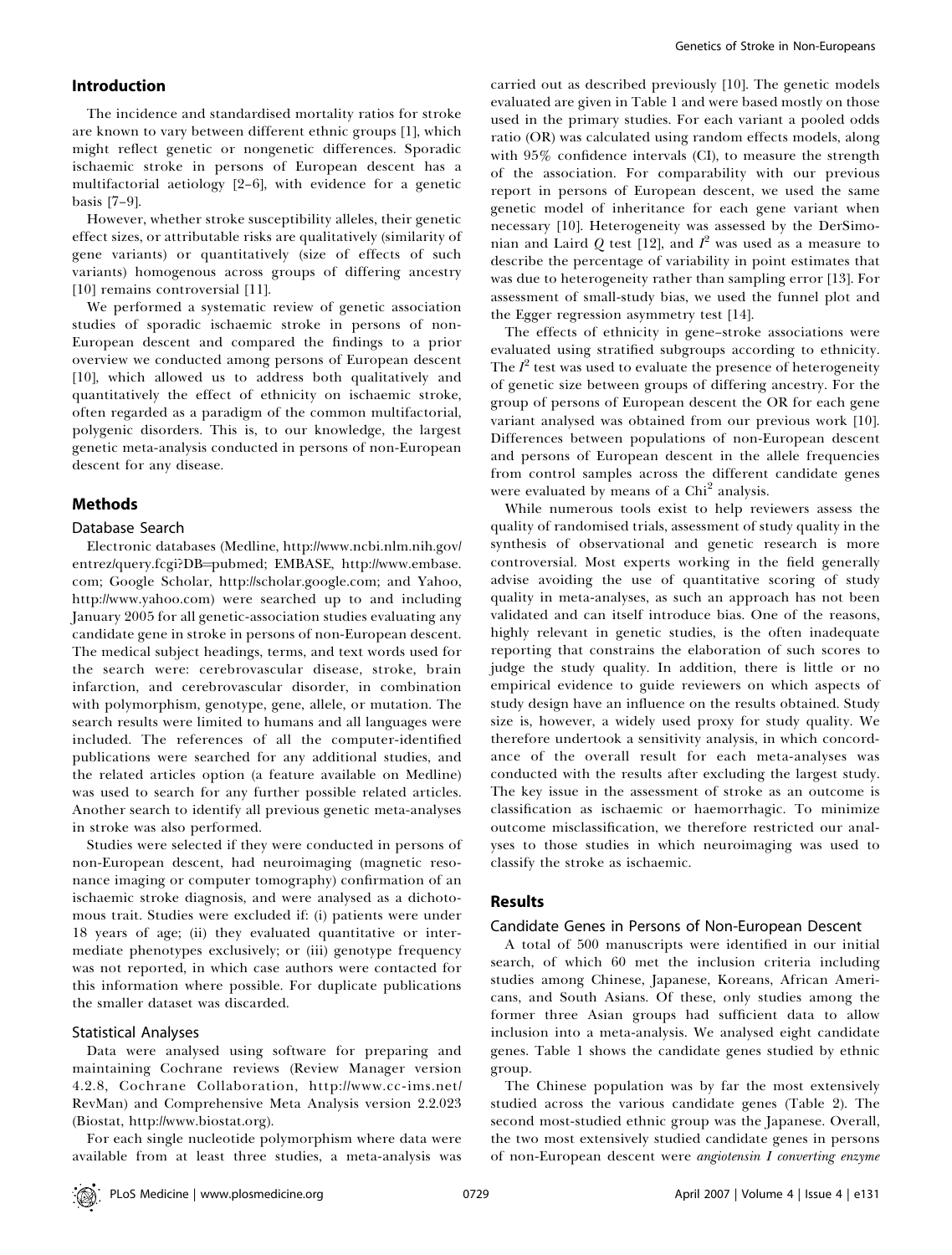| Gene             |                   |           |          |   |       |       | Polymorphism Genetic Model Ethnic Group n Studies n Cases n Controls OR (95% CI) (Random Effect Model) p-Value |              |
|------------------|-------------------|-----------|----------|---|-------|-------|----------------------------------------------------------------------------------------------------------------|--------------|
|                  |                   |           |          |   |       |       |                                                                                                                |              |
| <b>ACE</b>       | I/D               | Recessive | Chinese  | 9 | 1.042 | 2,530 | $1.90(1.23 - 2.93)$                                                                                            | $p = 0.004$  |
|                  |                   |           | Japanese | 6 | 644   | 957   | 1.74 (0.88–3.42)                                                                                               | $p = 0.11$   |
| <b>MTHFR</b>     | C677T             | Recessive | Chinese  |   | 1.859 | 2,380 | $1.18(0.90 - 1.56)$                                                                                            | $p = 0.24$   |
|                  |                   |           | Korean   |   | 478   | 541   | 1.34 (0.87-2.06)                                                                                               | $p = 0.19$   |
| <b>APOE</b>      | $\varepsilon$ 4   | Dominant  | Chinese  | 4 | 419   | 477   | $2.18(1.52 - 3.13)$                                                                                            | p < 0.001    |
|                  |                   |           | Japanese |   | 495   | 1,304 | 1.51 (0.93-2.45)                                                                                               | $p = 0.09$   |
| SERPINE1 (PAI-1) | 4G/5G             | Recessive | Chinese  | 3 | 226   | 238   | $1.49(0.58 - 3.86)$                                                                                            | $p = 0.03$   |
| <b>TNF</b>       | A308G             | Recessive | Chinese  | З | 812   | 1,356 | 1.64 (1.26–2.14)                                                                                               | $p = 0.0002$ |
| AGTR2            | A1166C            | Dominant  | Chinese  | 4 | 834   | 1,592 | $1.27(0.9-1.78)$                                                                                               | $p = 0.18$   |
| AGT              | M235T             | Recessive | Chinese  | 4 | 734   | 618   | $1.19(0.60 - 2.35)$                                                                                            | $p = 0.62$   |
| <b>APOA</b>      | <b>TTTTA VNTR</b> | Recessive | Chinese  | 3 | 4,541 | 5,604 | $1.28(1.08-1.51)$                                                                                              | $p = 0.004$  |

|  |  |  | <b>Table 1.</b> Summary of Candidate Genes in Ischemic Stroke Evaluated in Persons of Non-European Descent |
|--|--|--|------------------------------------------------------------------------------------------------------------|
|--|--|--|------------------------------------------------------------------------------------------------------------|

VNTR, variable number tandem repeats (over five repeats). doi:10.1371/journal.pmed.0040131.t001

(ACE) and 5,10-methylenetetrahydrofolate reductase (MTHFR), followed by apolipoprotein E (APOE) and SERPINE1 (plasminogen activator inhibitor-1 [PAI-1]) (Table 2).

The insertion/deletion polymorphism of ACE (ACE I/D) was the most investigated polymorphism in all three ethnic groups (a total of 3,572 Chinese individuals, 1,601 Japanese individuals, and 2,750 Korean individuals). The overall OR for the nine studies in the Chinese population was 1.90 (95% CI 1.23–2.93) (Figure 1) [15–23]. There was evidence for heterogeneity ( $\dot{I}^2$  = 75.4;  $\dot{p}_{\rm HET}$  < 0.0001) among studies within this ethnic grouping. For the six Japanese studies [24–29] the OR was 1.74 (95% CI 0.88–3.42) (Figure 1). Heterogeneity of the OR was also observed within this grouping ( $l^2$  = 78.6;  $p_{\rm HET}$  $= 0.0003$ ). We identified four Korean studies [30–33], but they were not included in the meta-analysis because of suspicion of duplicate publication. The overall OR in the Asian group combined (Chinese and Japanese) was 1.82 (95% CI 1.28– 2.60). Significant interstudy heterogeneity was observed ( $I^2$  = 75.4;  $p_{\text{HET}}$  < 0.0001). The funnel plot was asymmetric, and the Egger test was significant ( $p = 0.027$ ).

A total of seven studies (1,859 cases and 2,380 controls)

among Chinese populations evaluating the C677T variant in the MTHFR gene were identified [22,34–39]. A summary OR of 1.18 (95% CI 0.90–1.56) was observed for individuals homozygous for the T allele compared with C-allele carriers (i.e.,  $CT + CC$ ) (Figure 2). No significant interstudy heterogeneity was observed ( $l^2 = 18.8; p_{\text{HET}} = 0.29$ ), and although the results were dominated by the relatively large study of Li et al. [35], excluding this study did not substantially alter the results. We identified three Korean studies [40–42] with a total of 478 cases and 541 controls providing an OR of 1.34 (95% CI 0.87–2.06) with no significant interstudy heterogeneity ( $l^2 = 27.8; \, \not\!\!p_{\rm HET} = 0.25$ ). A pooled analysis of Chinese and Koreans samples provided an overall OR of 1.22 (95% CI 0.98-1.52), and no evidence of heterogeneity was observed  $(I^2)$  $= 17.9$ ;  $p_{\text{HET}} = 0.28$ ). No evidence of asymmetry was observed in the funnel plot, and the Egger test was not significant  $(p =$ 0.42).

A total of seven studies in Asians (four in Chinese [418 cases and 476 controls] [43–46] and three in Japanese [495 cases and 1,304 controls] [47-49]) evaluating the *APOE*  $\varepsilon$ 4 polymorphism against the pooled e2/e3 were identified. The

| Gene                                          | <b>Groups</b>      | <b>Persons of European Descent</b> | <b>Asian Groups (Combined)</b> | <b>Chinese</b> | Japanese | <b>Koreans</b> |
|-----------------------------------------------|--------------------|------------------------------------|--------------------------------|----------------|----------|----------------|
|                                               |                    |                                    |                                |                |          |                |
| ACE I/D                                       | Cases <sup>a</sup> | 2,990                              | 1,686                          | 1,042          | 644      |                |
|                                               | Controls           | 11,305                             | 3,487                          | 2,530          | 957      |                |
|                                               | <b>Studies</b>     | 11                                 | 15                             | 9              | 6        |                |
| MTHFR C677T                                   | Cases <sup>b</sup> | 3,387                              | 2,337                          | 1,859          |          | 478            |
|                                               | Controls           | 4.597                              | 2,921                          | 2,380          |          | 541            |
|                                               | <b>Studies</b>     | 22                                 | 10                             |                |          | 3              |
| APOE $\epsilon$ 2/ $\epsilon$ 3/ $\epsilon$ 4 | Cases <sup>c</sup> | 1.805                              | 913                            | 418            | 495      |                |
|                                               | Controls           | 10,921                             | 1,780                          | 476            | 1,304    |                |
|                                               | <b>Studies</b>     | 10                                 |                                | $\overline{4}$ | 3        |                |
| SERPINE1 (PAI-1) 4G/5G                        | Cases <sup>d</sup> | 842                                | 226                            | 226            |          |                |
|                                               | Controls           | 1,189                              | 238                            | 238            |          |                |
|                                               | <b>Studies</b>     | 4                                  | 3                              | 3              |          |                |

Table 2. Comparative Total Number of Cases, Controls, and Studies by Ethnicity

Statistical analysis compares total individuals in the cohort of persons of European descent against combined Asian group for each gene.

<sup>a</sup>ACE ( $p < 0.0001$ ,  $\chi^2 = 283.7$ ).

 ${}^{\text{b}}$ MTHFR (p = 0.02,  $\chi^2$  = 5.3).<br><sup>C</sup>APOE (p < 0.0001,  $\chi^2$  = 595.2).<br><sup>d</sup> SERPINE1 (PAI-1) (p = 0.004,  $\chi^2$  = 8.1).

doi:10.1371/journal.pmed.0040131.t002

PLoS Medicine | www.plosmedicine.org April 2007 | Volume 4 | Issue 4 | e131 0730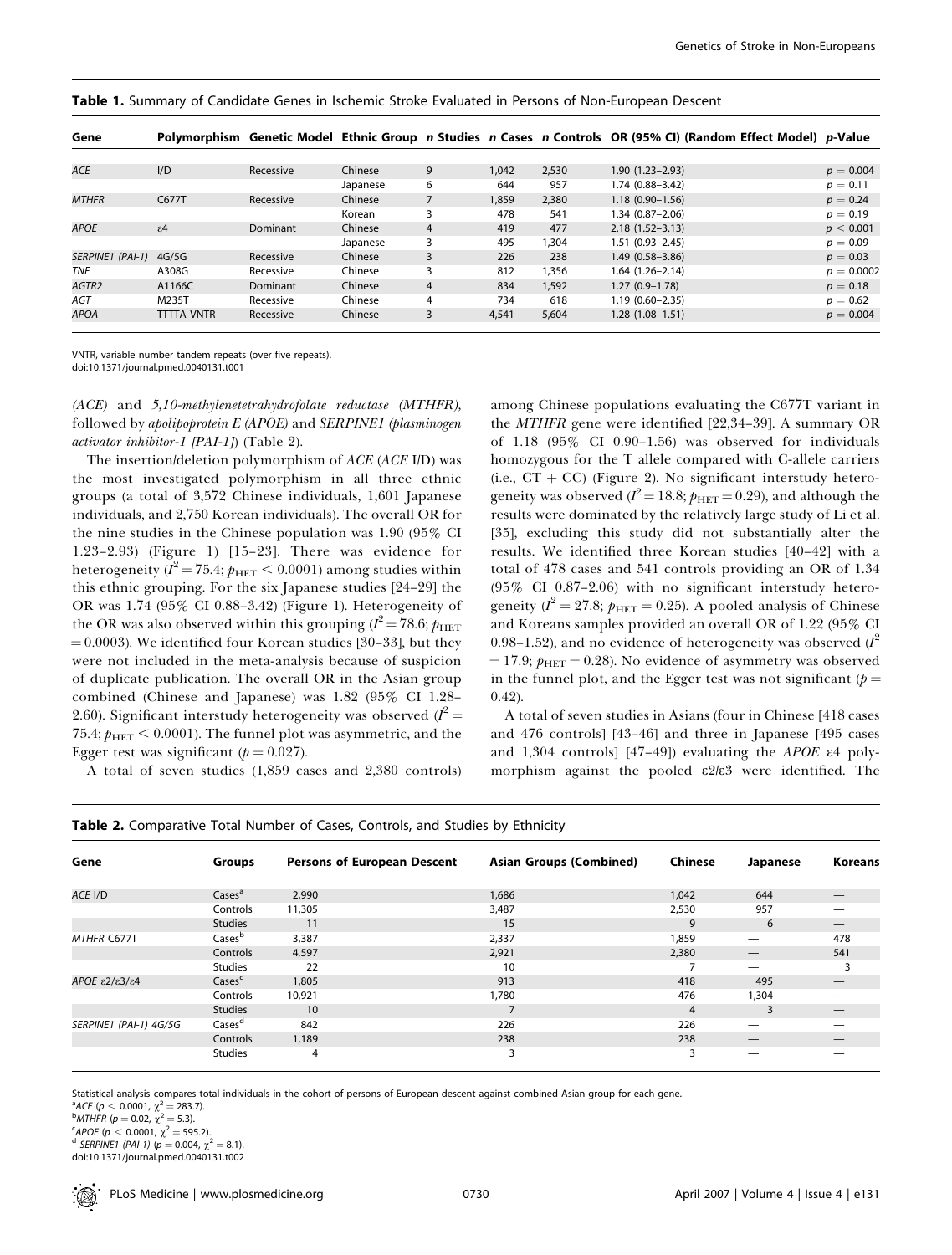#### Ethnic and Stroke gene associations (Final) Review: Comparison: 01 ACE Outcome: 01 Chinese & Japanese

| Study<br>or sub-category                                                               | <b>DD/Total cases</b><br>nM | <b>DD/Total controls</b><br>nN | OR (random)<br>95% CI        | Weight<br>% | OR (random)<br>95% CI |  |
|----------------------------------------------------------------------------------------|-----------------------------|--------------------------------|------------------------------|-------------|-----------------------|--|
| 01 Chinese                                                                             |                             |                                |                              |             |                       |  |
| Li C, Zhang C, Qiu S                                                                   | 21/143                      | 28/154                         |                              | 7.27        | $0.77$ $[0.42, 1.44]$ |  |
| Shen D, Ha D                                                                           | 13/44                       | 8/62                           |                              | 5.43        | 2.83 [1.06, 7.58]     |  |
| Thomas GN, Lin JVV,                                                                    | 21/218                      | 54/490                         |                              | 7.71        | $0.86$ $[0.51, 1.46]$ |  |
| Wang YM                                                                                | 29/46                       | 7/43                           |                              | 5.33        | 8.77 [3.21, 24.01]    |  |
| Wei X, Wang G, Jiang                                                                   | 26/87                       | 48/257                         |                              | 7.59        | $1.86$ [1.06, 3.24]   |  |
| Xu-Y; Wang-X; Zhu-J                                                                    | 15/65                       | 16/117                         |                              | 6.42        | $1.89$ $[0.87, 4.14]$ |  |
| Yuan XD, Hou QX, VVu                                                                   | 26/122                      | 214/1229                       |                              | 8.07        | $1.28$ $[0.81, 2.03]$ |  |
| Zhang X, Wang D                                                                        | 64/152                      | 18/72                          |                              | 7.25        | 2.18 [1.17, 4.07]     |  |
| Zhang X, Xia J, Jin                                                                    | 71/165                      | 18/106                         |                              | 7.40        | $3.69$ $[2.04, 6.68]$ |  |
| Subtotal (95% CI)                                                                      | 1042                        | 2530                           |                              | 62.48       | 1.90 [1.23, 2.93]     |  |
| Total events: 286 (DD/Total cases), 411 (DD/Total controls)                            |                             |                                |                              |             |                       |  |
| Test for heterogeneity: Chi <sup>2</sup> = 32.55, df = 8 (P < 0.0001), $I^2$ = 75.4%   |                             |                                |                              |             |                       |  |
| Test for overall effect: $Z = 2.91$ (P = 0.004)                                        |                             |                                |                              |             |                       |  |
| 02 Japanese                                                                            |                             |                                |                              |             |                       |  |
| Doi Y, Yoshinari M                                                                     | 31/181                      | 30/271                         |                              | 7.66        | 1.66 [0.97, 2.85]     |  |
| Kario K, Kanai N,                                                                      | 34/138                      | 7/90                           |                              | 6.01        | $3.88$ [1.64, 9.19]   |  |
| Nakata Y, Katsuya T,                                                                   | 16/55                       | 7/61                           |                              | 5.46        | $3.16$ [1.19, 8.42]   |  |
| Notsu Y, Nabika T,                                                                     | 20/175                      | 39/213                         |                              | 7.46        | $0.58$ $[0.32, 1.03]$ |  |
| Ohkubo R, Nakagawa                                                                     | 11/69                       | 55/294                         |                              | 6.80        | $0.82$ $[0.41, 1.67]$ |  |
| Seino Y, Ikeda U,                                                                      | 12/26                       | 4/28                           |                              | 4.11        | 5.14 [1.39, 19.05]    |  |
| Subtotal (95% CI)                                                                      | 644                         | 957                            |                              | 37.52       | 1.74 [0.88, 3.42]     |  |
| Total events: 124 (DD/Total cases), 142 (DD/Total controls)                            |                             |                                |                              |             |                       |  |
| Test for heterogeneity: Chi <sup>2</sup> = 23.35, df = 5 (P = 0.0003), $P = 78.6\%$    |                             |                                |                              |             |                       |  |
| Test for overall effect: $Z = 1.60$ (P = 0.11)                                         |                             |                                |                              |             |                       |  |
| Total (95% CI)                                                                         | 1686                        | 3487                           |                              | 100.00      | 1.82 [1.28, 2.60]     |  |
| Total events: 410 (DD/Total cases), 553 (DD/Total controls)                            |                             |                                |                              |             |                       |  |
| Test for heterogeneity: Chi <sup>2</sup> = 56.95, df = 14 (P < 0.00001), $I^2$ = 75.4% |                             |                                |                              |             |                       |  |
| Test for overall effect: $Z = 3.31$ (P = 0.0009)                                       |                             |                                |                              |             |                       |  |
|                                                                                        |                             | 0.1                            | 0.2<br>0.5<br>$\overline{2}$ | 10<br>5     |                       |  |
|                                                                                        |                             |                                | <b>IMD</b><br><b>DD</b>      |             |                       |  |

Figure 1. Meta-Analysis of Studies of the ACE I/D Polymorphism and Risk of Stroke in Chinese and Japanese doi:10.1371/journal.pmed.0040131.g001

| Review:<br>Comparison:<br>Outcome: | 13 MTHFR<br>03 Chinese and Koreans             | Ethnic and Stroke gene associations (Final)                                        |                                |     |            |                       |             |                       |
|------------------------------------|------------------------------------------------|------------------------------------------------------------------------------------|--------------------------------|-----|------------|-----------------------|-------------|-----------------------|
| Study<br>or sub-category           |                                                | <b>TT/Total cases</b><br>nN                                                        | <b>TT/Total controls</b><br>nN |     |            | OR (random)<br>95% CI | Weight<br>% | OR (random)<br>95% CI |
| 01 Chinese                         |                                                |                                                                                    |                                |     |            |                       |             |                       |
| Huang Y, Zhao YI Y,                |                                                | 13/49                                                                              | 10/50                          |     |            |                       | 4.87        | 1.44 [0.56, 3.70]     |
| Li C, Zhang C, Qiu S               |                                                | 20/143                                                                             | 8/154                          |     |            |                       | 5.79        | 2.97 [1.26, 6.97]     |
| Li Z, Sun L, Zhang H               |                                                | 310/1320                                                                           | 398/1832                       |     |            |                       | 42.30       | 1.11 [0.93, 1.31]     |
| Yingdong-Z, Zhigang-               |                                                | 8/43                                                                               | 5/42                           |     |            |                       | 3.04        | $1.69$ $[0.50, 5.67]$ |
| Zhang G, Dai C.1                   |                                                | 15/102                                                                             | 16/100                         |     |            |                       | 7.03        | $0.91$ $[0.42, 1.95]$ |
| Zhang-C-G; Shao-Y; H               |                                                | 4/87                                                                               | 3/80                           |     |            |                       | 1.94        | 1.24 [0.27, 5.71]     |
| Zheng YZ, Tong J, Do               |                                                | 10/115                                                                             | 15/122                         |     |            |                       | 5.91        | $0.68$ $[0.29, 1.58]$ |
| Subtotal (95% CI)                  |                                                | 1859                                                                               | 2380                           |     |            |                       | 70.89       | 1.18 [0.90, 1.56]     |
|                                    |                                                | Total events: 380 (TT/Total cases), 455 (TT/Total controls)                        |                                |     |            |                       |             |                       |
|                                    |                                                | Test for heterogeneity: Chi <sup>2</sup> = 7.39, df = 6 (P = 0.29), $P = 18.8\%$   |                                |     |            |                       |             |                       |
|                                    | Test for overall effect: $Z = 1.19$ (P = 0.24) |                                                                                    |                                |     |            |                       |             |                       |
| 02 Koreans                         |                                                |                                                                                    |                                |     |            |                       |             |                       |
| Choi BO, Kim NK, Kim               |                                                | 36/195                                                                             | 25/198                         |     |            |                       | 12.08       | 1.57 [0.90, 2.73]     |
| Kim NK, Choi BO, Jun               |                                                | 32/161                                                                             | 16/126                         |     |            |                       | 9.27        | 1.71 [0.89, 3.27]     |
| Yoo JH, Choi GD, Kan               |                                                | 12/122                                                                             | 26/217                         |     |            |                       | 7.77        | $0.80$ $[0.39, 1.65]$ |
| Subtotal (95% CI)                  |                                                | 478                                                                                | 541                            |     |            |                       | 29.11       | 1.34 [0.87, 2.06]     |
|                                    |                                                | Total events: 80 (TT/Total cases), 67 (TT/Total controls)                          |                                |     |            |                       |             |                       |
|                                    |                                                | Test for heterogeneity: Chi <sup>2</sup> = 2.77, df = 2 (P = 0.25), $P = 27.8\%$   |                                |     |            |                       |             |                       |
|                                    | Test for overall effect: $Z = 1.32$ (P = 0.19) |                                                                                    |                                |     |            |                       |             |                       |
| Total (95% CI)                     |                                                | 2337                                                                               | 2921                           |     |            |                       | 100.00      | 1.22 [0.98, 1.52]     |
|                                    |                                                | Total events: 460 (TT/Total cases), 522 (TT/Total controls)                        |                                |     |            |                       |             |                       |
|                                    |                                                | Test for heterogeneity: Chi <sup>2</sup> = 10.97, df = 9 (P = 0.28), $I^2$ = 17.9% |                                |     |            |                       |             |                       |
|                                    | Test for overall effect: $Z = 1.81$ (P = 0.07) |                                                                                    |                                |     |            |                       |             |                       |
|                                    |                                                |                                                                                    |                                | 0.1 | 0.2<br>0.5 | $\overline{2}$        | 5<br>10     |                       |
|                                    |                                                |                                                                                    |                                |     | CC/CT      | <b>TT</b>             |             |                       |

Figure 2. Meta-Analysis of Studies of the MTHFR C677T Variant and Stroke Risk in Chinese and Koreans doi:10.1371/journal.pmed.0040131.g002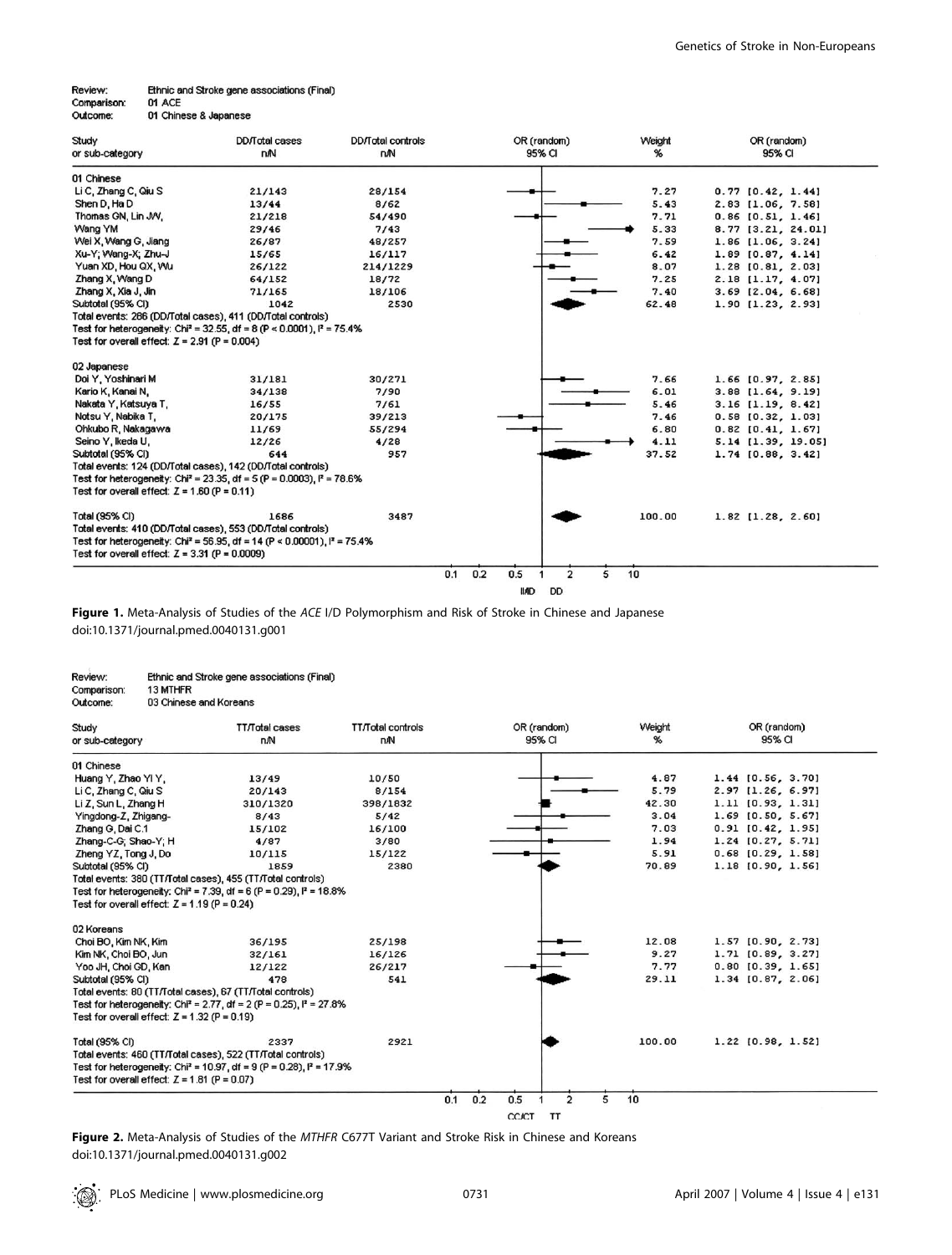#### Review: Ethnic and Stroke gene associations (Final) Comparison: 17 ApoE Outcome: 03 Chinese & Japanese

| Study<br>or sub-category                                                        | e4/Total cases<br>nM                                                             | e4/Total controls<br>nN | OR (random)<br>95% CI               | Weight<br>% | OR (random)<br>95% CI |
|---------------------------------------------------------------------------------|----------------------------------------------------------------------------------|-------------------------|-------------------------------------|-------------|-----------------------|
| 01 Chinese                                                                      |                                                                                  |                         |                                     |             |                       |
| Cao W, Chen F, Teng                                                             | 6/55                                                                             | 6/85                    |                                     | 5.76        | $1.61$ $[0.49, 5.28]$ |
| Jin ZQ                                                                          | 58/226                                                                           | 26/201                  |                                     | 20.45       | 2.32 [1.40, 3.86]     |
| Peng DQ, Zhao SP, Wa                                                            | 22/90                                                                            | 10/90                   |                                     | 10.78       | $2.59$ [1.15, 5.84]   |
| Yang-G; Jinjin-G; Ji                                                            | 14/47                                                                            | 19/100                  |                                     | 11.07       | 1.81 [0.81, 4.03]     |
| Subtotal (95% CI)                                                               | 418                                                                              | 476                     |                                     | 48.06       | $2.18$ $[1.52, 3.13]$ |
| Total events: 100 (e4/Total cases), 61 (e4/Total controls)                      |                                                                                  |                         |                                     |             |                       |
| Test for heterogeneity: Chi <sup>2</sup> = 0.69, df = 3 (P = 0.88), $I^2 = 0\%$ |                                                                                  |                         |                                     |             |                       |
| Test for overall effect: $Z = 4.22$ (P < 0.0001)                                |                                                                                  |                         |                                     |             |                       |
| 02 Japanese                                                                     |                                                                                  |                         |                                     |             |                       |
| Ji Y, Urakami K, Ada                                                            | 35/123                                                                           | 18/117                  |                                     | 15.42       | $2.19$ [1.16, 4.14]   |
| Kokubo Y, Chowdhury                                                             | 72/322                                                                           | 223/1126                |                                     | 32.66       | 1.17 [0.86, 1.57]     |
| Nakata Y, Katsuva T,                                                            | 5/50                                                                             | 3/61                    |                                     | 3.85        | 2.15 [0.49, 9.47]     |
| Subtotal (95% CI)                                                               | 495                                                                              | 1304                    |                                     | 51.94       | $1.51$ $[0.93, 2.45]$ |
| Total events: 112 (e4/Total cases), 244 (e4/Total controls)                     |                                                                                  |                         |                                     |             |                       |
|                                                                                 | Test for heterogeneity: Chi <sup>2</sup> = 3.48, df = 2 (P = 0.18), $P = 42.6\%$ |                         |                                     |             |                       |
| Test for overall effect: $Z = 1.69$ (P = 0.09)                                  |                                                                                  |                         |                                     |             |                       |
| Total (95% CI)                                                                  | 913                                                                              | 1780                    |                                     | 100.00      | 1.77 [1.30, 2.39]     |
| Total events: 212 (e4/Total cases), 305 (e4/Total controls)                     |                                                                                  |                         |                                     |             |                       |
|                                                                                 | Test for heterogeneity: Chi <sup>2</sup> = 8.83, df = 6 (P = 0.18), $P = 32.1\%$ |                         |                                     |             |                       |
| Test for overall effect: $Z = 3.67$ (P = 0.0002)                                |                                                                                  |                         |                                     |             |                       |
|                                                                                 |                                                                                  |                         | 0.2<br>0.1<br>0.5<br>$\overline{2}$ | 10<br>5     |                       |
|                                                                                 |                                                                                  |                         |                                     |             |                       |
|                                                                                 |                                                                                  |                         | $non-e4$<br>e4                      |             |                       |

Figure 3. Meta-Analysis of Studies of the APOE  $\epsilon$ 2/ $\epsilon$ 3/ $\epsilon$ 4 Polymorphism and Risk of Stroke in Chinese and Japanese doi:10.1371/journal.pmed.0040131.g003

summary OR of the Chinese studies was 2.18 (95% CI 1.52– 3.13) (Figure 3). No heterogeneity was observed ( $l^2=0; \not\!{p}_{\text{HET}}=0$ 0.88). The pooled OR of the three Japanese studies [47–49] was 1.51 (95% CI 0.93–2.45). The overall OR in the seven Asian studies was 1.77 (95% CI 1.30–2.39), and although there was no formal statistical evidence of heterogeneity overall  $(I^2$  $=$  32.1;  $p_{\text{HET}} = 0.18$ ) and between groups (Figure 3), studies conducted in the Chinese population tended to obtain a higher OR than that observed in the Japanese population. Despite the small number of studies, evidence of asymmetry in the funnel plot was observed, and the Egger test suggested the presence of small-study bias ( $p = 0.08$ ).

Although only three studies [50–52] in Chinese populations evaluated the pentanucleotide TTTTA repeat polymorphism of the *apoliproprotein A (APOA)* gene on ischaemic stroke with a pooled OR of 1.28 (95% CI 1.08–1.51;  $I^2 = 0\%$ ;  $p_{\text{HET}} = 0.39$ ), the total number of cases and controls (4,541 and 5,604) was substantially higher than for all other gene variants. It was mainly due to the large case-control study by Sun et al. [52] in which a significant increase of risk of stroke was reported.

A number of other gene variants were studied in a smaller number of individuals (Table 1). Polymorphisms in the genes SERPINE1 (PAI-1) [53–55], tumour necrosis factor-alpha (TNF) [56–58], angiotensin  $II$  type  $I$  receptor (AT1R) [17,59–61], and angiotensinogen (AGT) [18,49,61,62] were all studied only in Chinese populations. Nominally significant ORs were observed for TNF and SERPINE1 (PAI-1), with the latter result consistent with previous results in persons of European descent 10. However, the number of studies for each genetic polymorphism was considerable smaller than that for other gene variants (Table 1). In addition, we could not discard the existence of some overlap among the studies that evaluated the  $TNF$  gene [56,57].

Genetic Effect Sizes in Individuals of Differing Ancestry

For each of the major four major genes studied (ACE, MTHFR, APOE, and SERPINE1 [PAI-1]), the total number of cases studied were significantly greater in the samples of persons of European descent compared with the combined ethnic group (Table 2). In addition, the mean number of individuals per polymorphism studied was greater in the persons of European descent compared to the combined group of persons of non-European descent (Table 3). The only exception to this finding was for the MTHFR gene, for which the mean was boosted by one large study [35].

Of the genes studied, four (ACE, MTHFR, APOE, and SERPINE1 [PAI-1]) had also been extensively studied in persons of European descent, which enabled us to compare their effects against our previous meta-analysis in persons of European descent (Table 4) [10]. With the exception of ACE I/ D, there were no significant differences of the allele frequencies between persons of European descent and Asians. A quantitative analysis of OR of these genes shows that the effect sizes are broadly similar across the different ethnic groups apart from APOE, which has a null effect in persons of European descent but a significant association with stroke in the Chinese and Japanese groups (Figure 4).

#### **Discussion**

Despite numerous attempts to address the question of genetic liability in sporadic ischaemic stroke in persons of non-European descent using association studies, the number of susceptibility genes and their relative risk remain unclear, mainly hampered by the lack of power of any individual study. The current meta-analysis suggests the existence of gene variants, similar to those evaluated in persons of European descent, associated with ischaemic stroke in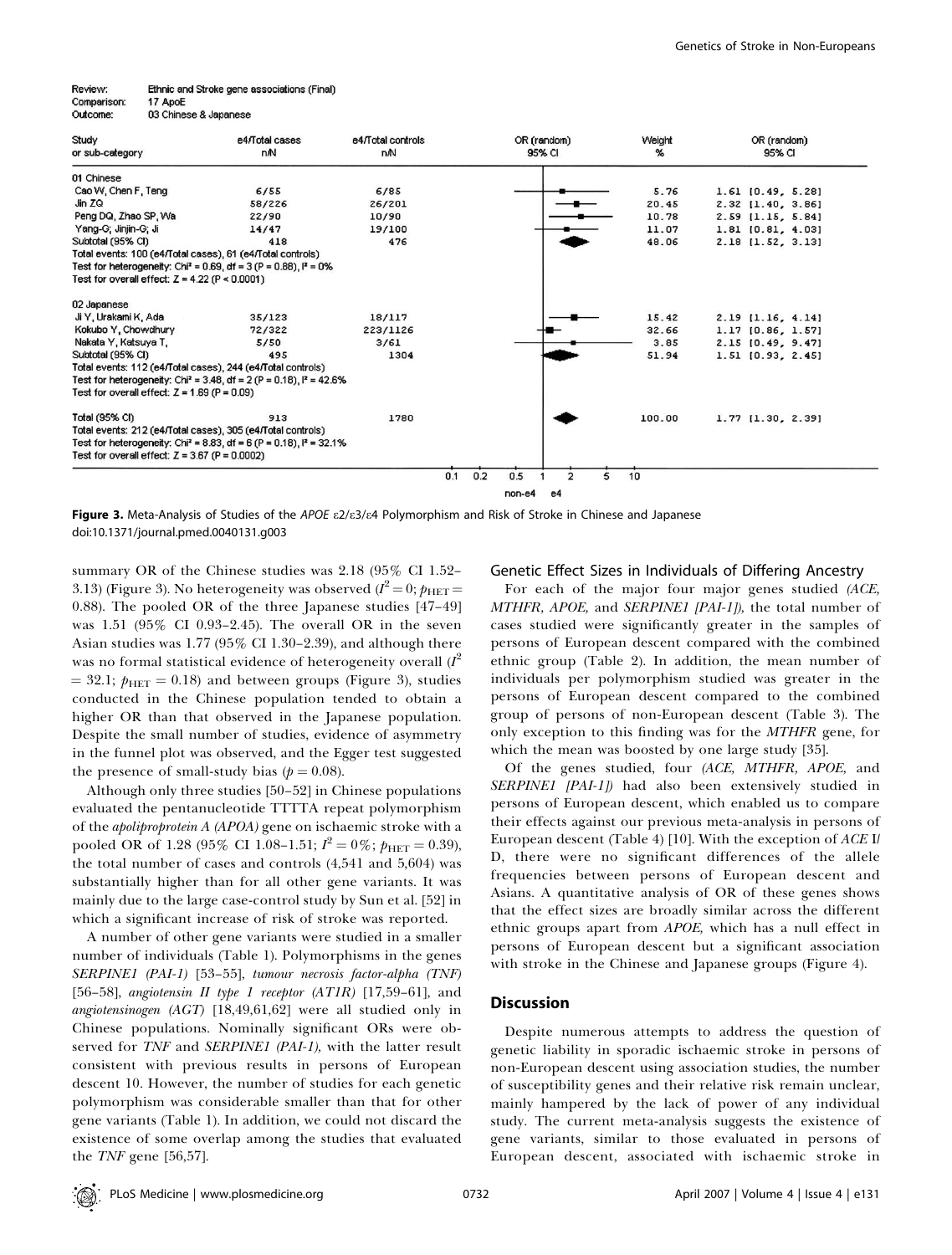| Table 3. Mean Number of Individuals Studied by Gene |  |  |
|-----------------------------------------------------|--|--|
| according to the Ethnic Background                  |  |  |

| Candidate<br>Gene | Persons of<br><b>European Descent</b> | Total<br>(All Asian Groups) <sup>a</sup> |
|-------------------|---------------------------------------|------------------------------------------|
|                   |                                       |                                          |
| <b>ACE</b>        | 1,300                                 | 345                                      |
| <b>MTHFR</b>      | 363                                   | 526 <sup>b</sup>                         |
| <b>APOE</b>       | 1.394                                 | 430                                      |

<sup>a</sup>Chinese, Japanese, and Koreans.

<sup>b</sup>Mean boosted by Li Z et al. [35], which, if excluded, would result in a mean number of individuals per MTHFR study of 234.

doi:10.1371/journal.pmed.0040131.t003

persons of non-European descent, mostly represented by studies from populations of Asian background with scarce data from other ethnic groups.

Although some candidate gene variants showed a statistically significant increase in risk of stroke, the robustness of these results remains open to discussion. The observed genetic effect on stroke in the persons of non-European descent, especially in Chinese samples, tended to be higher than the effect observed in persons of European descent, as well as with that observed in other Asian groups such as the Japanese population. These findings, together with the usually small sample size of studies conducted in the persons of non-European descent, suggest publication bias as one possible explanation for the observed larger genetic effects in Chinese samples. In contrast to APOE and ACE genes, the results from the MTHFR C677T gene variant and stroke risk show an absence of heterogeneity among the different groups of persons of non-European descent studied, as well as between these groups and the genetic effect obtained in samples of persons of European descent [10]. The robustness of this association reported in the meta-analysis has received further support by a large study [63] in the Japanese population, published after our cutoff point for data collection, in which the MTHFR C677T gene variant was

| Table 4. Allele and Genotype Frequencies by Ethnicity |                               |                                    |               |              |  |  |  |
|-------------------------------------------------------|-------------------------------|------------------------------------|---------------|--------------|--|--|--|
| Cases                                                 | <b>Genes and Controls</b>     | <b>Persons of European Descent</b> | Chinese       | Japanese     |  |  |  |
|                                                       |                               |                                    |               |              |  |  |  |
| Cases (I/D)                                           | ACE I/D                       | 0.46/0.54                          | 0.54/0.46     | 0.58/0.42    |  |  |  |
|                                                       | <i>I/I I/D D/D</i>            | 658/1,383/873                      | 328/447/246   | 230/282/126  |  |  |  |
|                                                       | Controls                      | $0.49/0.51*$                       | $0.64/0.36*$  | 0.63/0.37    |  |  |  |
|                                                       | II/ID/DD                      | 2,680/5,511/2,949                  | 1,076/970/393 | 389/439/143  |  |  |  |
| Cases (C/T)                                           | MTHFR/C677T                   | 0.66/0.34                          | 0.55/0.45     |              |  |  |  |
|                                                       | CC/CT/TT                      | 1,341/1,277/359                    | 724/1,113/496 |              |  |  |  |
|                                                       | Controls                      | 0.68/0.32                          | 0.58/0.42     |              |  |  |  |
|                                                       | CC/CT/TT                      | 1,451/1,310/350                    | 859/1,036/463 |              |  |  |  |
| Cases $(n/\epsilon 4)$                                | $APOE/\varepsilon4$           | 0.87/0.13                          | 0.87/0.13     | 0.87/0.13    |  |  |  |
|                                                       | $(nn/ne4/\epsilon4\epsilon4)$ | 1,307/414/28                       | 318/95/5      | 337/101/6    |  |  |  |
|                                                       | Controls                      | 0.84/0.16                          | 0.93/0.07     | 0.90/0.10    |  |  |  |
|                                                       | $(nn/ne4/\epsilon4\epsilon4)$ | 7,598/2,940/259                    | 415/58/3      | 1,001/228/13 |  |  |  |
| Cases (4G/5G)                                         | PAI-1/4G/5G                   | 0.52/0.48                          | 0.58/0.42     |              |  |  |  |
|                                                       | (4G4G/4G5G/5G5G)              | 327/582/277                        | 83/98/45      |              |  |  |  |
|                                                       | Controls                      | 0.57/0.43                          | 0.55/0.45     |              |  |  |  |
|                                                       | (4G4G/4G5G/5G5G)              | 293/439/167                        | 62/139/37     |              |  |  |  |

 $*_p$   $<$  0.05 (comparing control populations between persons of European descent and Chinese individuals). doi:10.1371/journal.pmed.0040131.t004



Figure 4. Comparison of ORs for Stroke for the Polymorphisms in MTHFR, ACE, and APOE Genes Respectively, among Individuals of Differing Ancestry

 $l^2$ , measure of heterogeneity doi:10.1371/journal.pmed.0040131.g004

associated with a similar increase in risk of stroke to the one we report here.

A descriptive analysis of the most-studied gene variant indicated that with the exception of the MTHFR C677T gene variant, summary ORs in persons of non-European descent tend to be higher than those reported in persons of European descent, the effect mainly accounted for by the results in the Chinese population (Figure 4). While the results in samples of persons of European descent indicated a null effect of the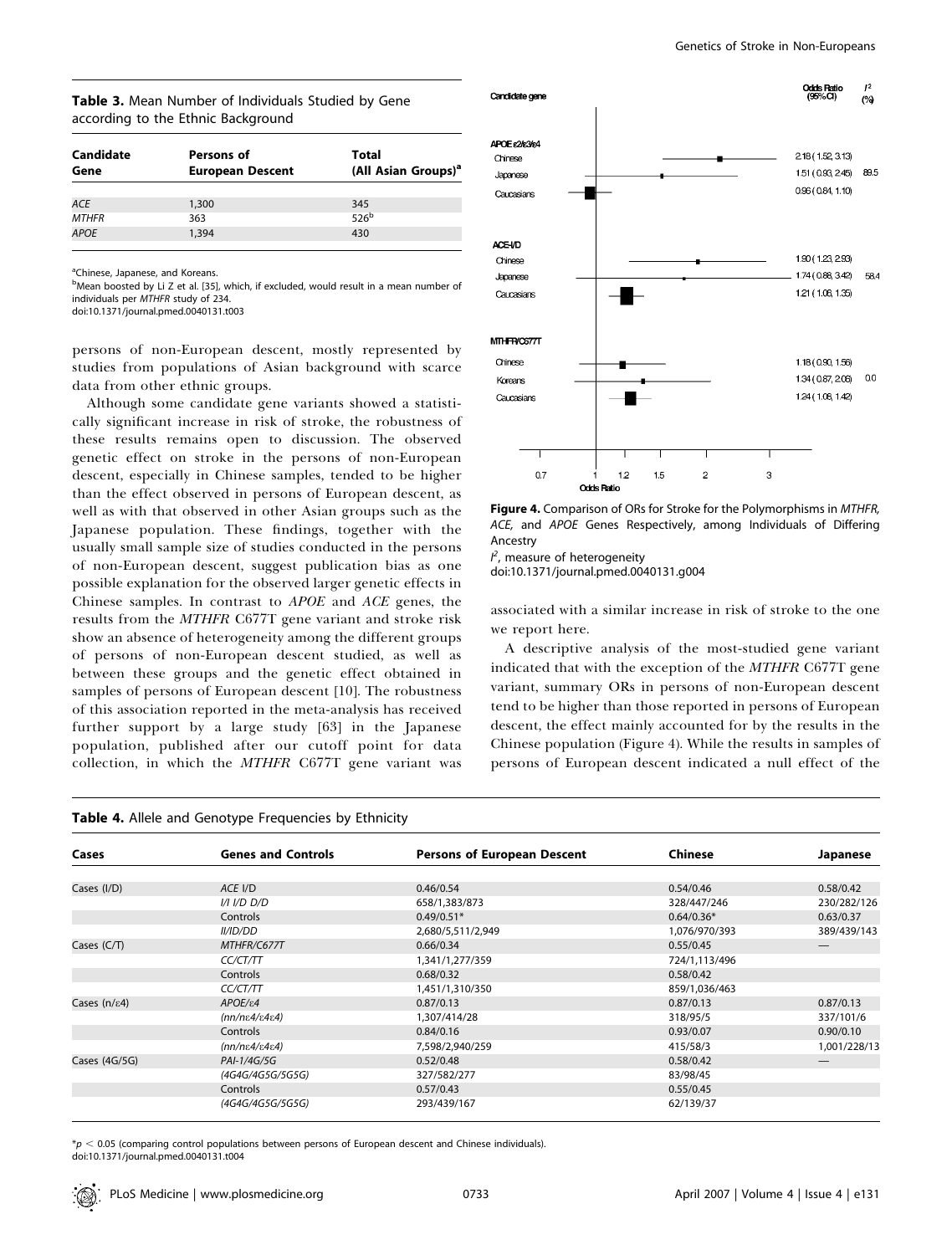APOE e4 allele on stroke, the pooled OR from studies of Chinese people was substantially higher, and their CIs did not overlap (Figure 4). A similar although more attenuated difference between persons of European descent and Japanese was observed. Therefore, it is not surprising that when comparing the pooled results separately for the three groups, substantial heterogeneity was observed ( $l^2 = 89.5\%$ ). Interestingly, the genetic effect observed in the Chinese population was even higher than that observed in other Asian ethnic groups, such as the Japanese population, although some overlap of their CIs remains (Figure 4). A similar scenario, although less pronounced, was observed for the ACE I/D gene variant, in which studies conducted in the Chinese population showed a higher estimate of the effect than that observed in persons of European descent, which accounted for most of the heterogeneity observed among these ethnic groups ( $l^2$  = 58.4%). In contrast, for the *MTHR* C677T variant, the effect estimate within the groups of non-European descent (Chinese and Koreans), as well as when compared with that in persons of European descent, was homogenous  $(I^2 = 0\%;$  Figure 4).

Although the existence of genuine genetic heterogeneity in the Chinese population to explain their larger genetic effects is possible, the probable causal reasons to explain this finding may not be always directed toward the same direction (higher risk) for the different candidate genes. Equally likely is that, since association studies conducted in persons of non-European descent are smaller compared to persons of European descent, ethnicity may act as a proxy for the presence of small-study bias, whether it represents publication bias, poorer study quality, or greater random error. Study quality itself is difficult to measure, but heterogeneity forms one aspect of this measurement. Whether the positive gene–disease ORs observed here will reduce toward a null effect in very large studies conducted in different ethnic groups remains to be seen. A plausible scenario is that the genetic effect is indeed genuine but lower than it currently appears to be, such as the case of the MTHFR C677T, in which the summary OR in persons of non-European descent coincides with the result of the largest genetic association study.

The larger genetic effect observed in these candidate gene– stroke meta-analyses for Chinese studies, despite the smaller sample sizes, is in agreement with a recent systematic review of 13 gene–disease associations from a wide variety of complex disorders, in which gene effects in samples from Chinese people tended to be larger than those observed in non-Chinese Asian people, and more accentuated with studies conducted in persons of European descent. An interesting difference with that analysis is the case of the MTHFR C677T gene–coronary heart disease association in which the authors, in contrast to our findings, also observed a larger genetic effect in Chinese samples [64].

We are aware of one previous study that has attempted to address the question of ethnic differences in genetics of a wide variety of complex traits [11]. These investigators examined the genetic effects for 43 validated gene–disease associations across nearly 700 populations of various descents. Large variations in genetic effect sizes by ethnic group arose in only 14% of cases, suggesting the genetic markers for gene–disease associations may vary across populations, but the biological effects, at least for common

diseases, is similar across the traditional ethnic boundaries [11]. Apart from the unusually large effect in Chinese samples, our results do provide some support to the notion of common, underlying biological causes across different ethnic groups for common disorders such as ischaemic stroke. As genotype frequencies do seem to differ to some extent by ethnic group (e.g., ACE I/D in persons of European descent versus Chinese individuals), the impact of similar genetic effects may be different in other ethnic populations.

Despite our attempt to evaluate the gene effects in all ethnic groups, we were limited by the fact that the vast majority of data in persons of non-European descent came from Chinese, Japanese, and Korean populations. The nature and extent of the genetic contribution to stroke and other multifactorial disorders in groups of differing ancestry should be considered an important endeavour for risk evaluation and primary prevention measure across all populations. First, evaluation of genetic effects across multiple ethnic backgrounds with substantial difference in cultural behaviour may prove to be the best scenario for the study of gene–environment interactions. Second, the presence of concordance of gene effects on disease risk, as well as on its effect on the direct intermediate phenotype, are strong tools to reliably identify putative functional variants. Third, since the uses of a genetic approach by using gene variants as tools of common intermediate phenotype is expected to provide great advantage in aetiological research, adequately powered genetic studies may help to unravel aetiological factors for the increasing public health disorders in persons of non-European descent such as stroke, which is rapidly becoming a major cause of mortality in Asia with over 1.6 million deaths in China alone in 2002 [65]. Certainly, such an enterprise would require extensive international collaboration among investigators in the field, since gene effects on disease are usually small. The emergence of recently established networks such as HuGENet (Human Genome Epidemiology, http://www. hugenet.org.uk) will prove to play an essential role for an adequate study of gene effects in persons of non-European descent [66].

As with all meta-analyses based on aggregate data, our results are dependent on published data. Although, as described above, efforts were conducted to limit small-study bias, (the most likely cause of which is publication bias), significant results of the test for small-study bias indicate that this bias has to be carefully considered..In addition, even ethnicity can be a difficult trait to define and sometimes is inconsistently reported in the literature. That the included studies have tended to come from their native countries, should minimize such misclassification. In addition, selfreported ethnic grouping, which is likely to take place in native countries, is known to be very reliable for categorization purposes [67]. Finally, for some genes our results are based on small numbers of publications, which limits the power of our tests for publication bias and heterogeneity.

We conclude that genetic associations so far studied for ischaemic stroke among persons of non-European descent are similar to those found for persons of European descent. However, all the published data on persons of non-European descent are largely derived from Chinese, Japanese, and Korean populations. To date, the evidence does not support ethnicity playing a major part in the genetic aetiology of common ischaemic stroke. However, people from a more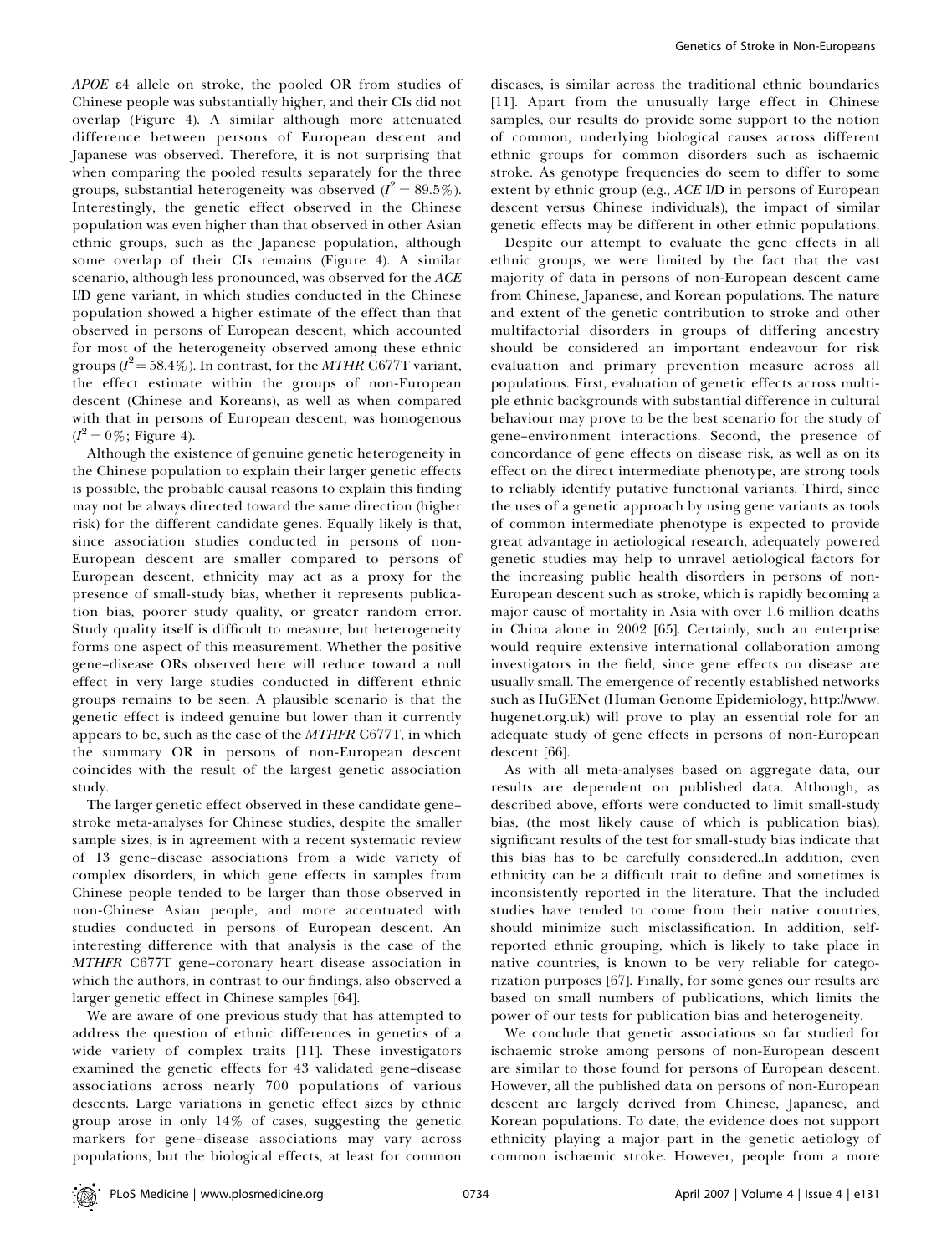#### Acknowledgments

LS is supported by a Clinician Scientist Fellowship from the Medical Research Council (United Kingdom). ADH is supported by a Senior Fellowship from the British Heart Foundation. PS is supported by a Senior Fellowship from Department of Health (UK).

Author contributions. PS conceived the study. RA, JPC JW, LS, ADH, and PS analysed the data and all authors contributed to writing the paper.

#### References

- 1. Sharma P, Korn S (2005) Management strategies for cerebrovascular disease in South Asians. In: Patel KCR, Shah AM, editors. Prevention, treatment and rehabilitation of cardiovascular disease in South Asians. London: The Stationery Office (TSO). pp. 37–50.
- 2. Kiely DK, Wolf PA, Cupples LA, Beiser AS, Myers RH (1993) Familial aggregation of stroke. The Framingham Study. Stroke 24: 1366–1371.
- 3. Rubattu S, Volpe M, Kreutz R, Ganten U, Ganten D, et al. (1996) Chromosomal mapping of quantitative trait loci contributing to stroke in a rat model of complex human disease. Nat Genet 13: 429–434.
- 4. Sharma P (1996) Genes for ischaemic stroke: Strategies for their detection. J Hypertens 14: 277–285.
- 5. Gretarsdottir S, Thorleifsson G, Reynisdottir ST, Manolescu A, Jonsdottir S, et al. (2003) The gene encoding phosphodiesterase 4D confers risk of ischemic stroke. Nat Genet 35: 131–138.
- 6. Liao D, Myers R, Hunt S, Shahar E, Paton C, et al. (1997) Familial history of stroke and stroke risk. The Family Heart Study. Stroke 28: 1908–1912.
- 7. Hrubec Z, Robinette CD (1984) The study of human twins in medical research. N Engl J Med 310: 435–441.
- 8. Brass LM, Isaacsohn JL, Merikangas KR, Robinette CD (1992) A study of twins and stroke. Stroke 23: 221–223.
- 9. Helgadottir A, Manolescu A, Thorleifsson G, Gretarsdottir S, Jonsdottir H, et al. (2004) The gene encoding 5-lipoxygenase activating protein confers risk of myocardial infarction and stroke. Nat Genet 36: 233–239.
- 10. Casas JP, Hingorani AD, Bautista LE, Sharma P (2004) Meta-analysis of genetic studies in ischemic stroke: Thirty-two genes involving approximately 18,000 cases and 58,000 controls. Arch Neurol 61: 1652–1661.
- 11. Ioannidis JP, Ntzani EE, Trikalinos TA (2004) ''Racial'' differences in genetic effects for complex diseases. Nat Genet 36: 1312–1318.
- 12. DerSimonian R, Laird N (1986) Meta-analysis in clinical trials. Control Clin Trials 7: 177–188.
- 13. Deek JJ, Altman DG, Bradburn MJ (2001) Statistical methods for examining heterogeneity and combining results from several studies in meta-analysis. In: Egger M, Davey SG, Altman DG, editors. Systemic reviews in health care: Meta-analysis in context. Annapolis Junction (Maryland): BMJ Publishing Group.
- 14. Egger M, Davey Smith G, Schneider M, Minder C (1997) Bias in metaanalysis detected by a simple, graphical test. BMJ 315: 629–634.
- 15. Zhang X, Xia J, Jin D (2001) The relationship between angiotensin converting enzyme gene polymorphism and risk factors for cerebral infarct. Zhonghua Liu Xing Bing Xue Za Zhi 22: 435–438.
- 16. Zhang X, Wang D, Xu L, Ma Y, Zhang S (2001) Association between reninangiotensin system gene polymorphism and type 2 diabetics with stroke in China. Zhonghua Yi Xue Yi Chuan Xue Za Zhi 18: 462–466.
- 17. Yuan XD, Hou QX, Wu SL, Pei HZ, Li HF (2003) A cross-sectional study on angiotensin-converting enzyme and angiotensin II type I receptor gene polymorphism and cerebral infarction. Zhonghua Liu Xing Bing Xue Za Zhi 24: 822–826.
- 18. Wei X, Wang G, Jiang C, Li D, Zhao G (2000) Association between hypertensive cerebrovascular stroke and renin-angiotensin system gene polymorphism from Chinese cohort in Shanghai. Zhonghua Yi Xue Yi Chuan Xue Za Zhi 17: 256–258.
- 19. Wang YM, Liu XD, Dong WW, Yang ZC (2004) The relationship between angiotensin-converting enzyme gene polymorphism and heart rate variability in cerebral stroke. Zhonghua Yi Xue Yi Chuan Xue Za Zhi 21: 156–160.
- 20. Thomas GN, Lin JW, Lam WW, Tomlinson B, Yeung V, et al. (2003) Middle cerebral artery stenosis in type II diabetic Chinese patients is associated with conventional risk factors but not with polymorphisms of the reninangiotensin system genes. Cerebrovasc Dis 16: 217–223.
- 21. Shen D, Ha D (1998) The relationship between angiotensin-converting enzyme gene polymorphism and brain infarction in Chinese hypertensives. Zhonghua Yi Xue Yi Chuan Xue Za Zhi 15: 136–138.
- 22. Li C, Zhang C, Qiu S, Lu X, Zheng Y, et al. (2002) Polymorphisms of ACE-1 and MTHFR genes and genetic susceptibility of ischemic stroke. Zhonghua Yi Xue Za Zhi 82: 1046–1049.
- 23. Xu Y, Wang X, Zhu J (1998) Angiotensin converting enzyme gene

polymorphism and cerebrovascular disease. Zhonghua Shen Jing Ge Za Zhi 31: 152–155.

- 24. Ohkubo R, Nakagawa M, Ikeda K, Kodama T, Arimura K, et al. (2002) Cerebrovascular disorders and genetic polymorphisms: Mitochondrial DNA5178C is predominant in cerebrovascular disorders. J Neurol Sci 198: 31–35.
- 25. Notsu Y, Nabika T, Park HY, Masuda J, Kobayashi S (1999) Evaluation of genetic risk factors for silent brain infarction. Stroke 30: 1881–1886.
- 26. Nakata Y, Katsuya T, Takami S, et al. (1998) Methylenetetrahydrofolate reductase gene polymorphism: Relation to blood pressure and cerebrovascular disease. Am J Hypertens 11: 1019–1023.
- 27. Kario K, Kanai N, Saito K, Nago N, Matsuo T, et al. (1996) Ischemic stroke and the gene for angiotensin-converting enzyme in Japanese hypertensives. Circulation 93: 1630–1633.
- 28. Doi Y, Yoshinari M, Yoshizumi H, Ibayashi S, Wakisaka M, et al. (1997) Polymorphism of the angiotensin-converting enzyme (ACE) gene in patients with thrombotic brain infarction. Atherosclerosis 132: 145–150.
- 29. Seino Y, Ikeda U, Maeda Y, Haga Y, Yashima H, et al. (1998) Angiotensinconverting enzyme gene polymorphism and plasminogen activator inhibitor 1 levels in subjects with cerebral infarction. J Thromb Thrombolysis 5: 263–267.
- 30. Um JY, Joo JC, Kim KY, An NH, Lee KM, et al. (2003) Angiotensin converting enzyme gene polymorphism and traditional Sasang classification in Koreans with cerebral infarction. Hereditas 138: 166–171.
- 31. Um JY, Moon KS, Lee KM, Cho KH, Heo Y, et al. (2003) Polymorphism of angiotensin-converting enzyme, angiotensinogen, and apolipoprotein E genes in Korean patients with cerebral infarction. J Mol Neurosci 21: 23–28.
- 32. Um JY, An NH, Kim SH, Lee KM, Kim YS, et al. (2003) Genetic susceptibility to ischemic cerebrovascular disease in Koreans. J Mol Neurosci 20: 31–38.
- 33. Um JY, Kim HJ, Choi TJ, Jin CS, Park ST, et al. (2001) Polymorphism of the angiotensin-converting enzyme gene in patients with cerebral infarction in Koreans. J Mol Neurosci 17: 279–283.
- 34. Zhang G, Dai C (2001) Gene polymorphisms of homocysteine metabolismrelated enzymes in Chinese patients with occlusive coronary artery or cerebral vascular diseases. Thromb Res 104: 187–195.
- 35. Li Z, Sun L, Zhang H, Liao Y, Wang D, et al. (2003) Elevated plasma homocysteine was associated with hemorrhagic and ischemic stroke, but methylenetetrahydrofolate reductase gene C677T polymorphism was a risk factor for thrombotic stroke: A Multicenter Case-Control Study in China. Stroke 34: 2085–2090.
- 36. Huang Y, Zhao YY, Li S (2002) Hyperhomocysteine, methylenetetrahydrofolate reductase gene, and other risk factors in ischemic stroke. Zhonghua Yi Xue Za Zhi 82: 119–122.
- 37. Yingdong Z, Zhigang Z, Yang L, Yingdong Z, Zhigang Z, et al. (2002) Association of plasma homocysteine level and N5,N10-methylenetetrahydrofolate reductase gene polymorphism with cerebral infarction. Chin Med Sci J 17: 231-235.
- 38. Zhang C, Shao Y, Hu X (2003) Relationships between the plasma homocysteine levels and the polymorphisms of its metabolic enzymes and the cerebral infarction. Zhonghua Shen Jing Ge Za Zhi 36: 359–362.
- 39. Zheng YZ, Tong J, Do XP, Pu XQ, Zhou BT (2000) Prevalence of methylenetetrahydrofolate reductase C677T and its association with arterial and venous thrombosis in the Chinese population. Br J Haematol 109: 870–874.
- 40. Yoo JH, Choi GD, Kang SS (2000) Pathogenicity of thermolabile methylenetetrahydrofolate reductase for vascular dementia. Arterioscler Thromb Vasc Biol 20: 1921–1925.
- 41. Kim NK, Choi BO, Jung WS, Choi YJ, Choi KG (2003) Hyperhomocysteinemia as an independent risk factor for silent brain infarction. Neurology 61: 1595–1599.
- 42. Choi BO, Kim NK, Kim SH, Kang MS, Lee S, et al. (2003) Homozygous C677T mutation in the MTHFR gene as an independent risk factor for multiple small-artery occlusions. Thromb Res 111: 39–44.
- 43. Peng DQ, Zhao SP, Wang JL, Peng DQ, Zhao SP, et al. (1999) Lipoprotein (a) and apolipoprotein E epsilon 4 as independent risk factors for ischemic stroke. J Cardiovasc Risk 6: 1–6.
- 44. Jin ZQ, Fan YS, Ding J, Chen M, Fan W, et al. (2004) Association of apolipoprotein E 4 polymorphism with cerebral infarction in Chinese Han population. Acta Pharmacol Sin 25: 352–356.
- 45. Cao W, Chen F, Teng L, Wang S, Fu S, et al. (1999) The relationship between apolipoprotein E gene polymorphism and coronary heart disease and arteriosclerotic cerebral infarction. Zhonghua Yi Xue Yi Chuan Xue Za Zhi 16: 249–251.
- 46. Yang G, Jinjin G, Jianfei N (1997) The relationship between polymorphisms of Apolipoprotein E gene and atherosclerotic cerebral infarction. Zhonghua Shen Jing Ge Za Zhi 30: 236–239.
- 47. Kokubo Y, Chowdhury AH, Date C, Yokoyama T, Sobue H, et al. (2000) Age-dependent association of apolipoprotein E genotypes with stroke subtypes in a Japanese rural population. Stroke 31: 1299–1306.
- 48. Ji Y, Urakami K, Adachi Y, Maeda M, Isoe K, et al. (1998) Apolipoprotein E polymorphism in patients with Alzheimer's disease, vascular dementia and ischemic cerebrovascular disease. Dement Geriatr Cogn Disord 9: 243–245.
- 49. Nakata Y, Katsuya T, Rakugi H, Takami S, Sato N, et al. (1997) Polymorphism of angiotensin converting enzyme, angiotensinogen, and

PLoS Medicine | www.plosmedicine.org April 2007 | Volume 4 | Issue 4 | e131 0735